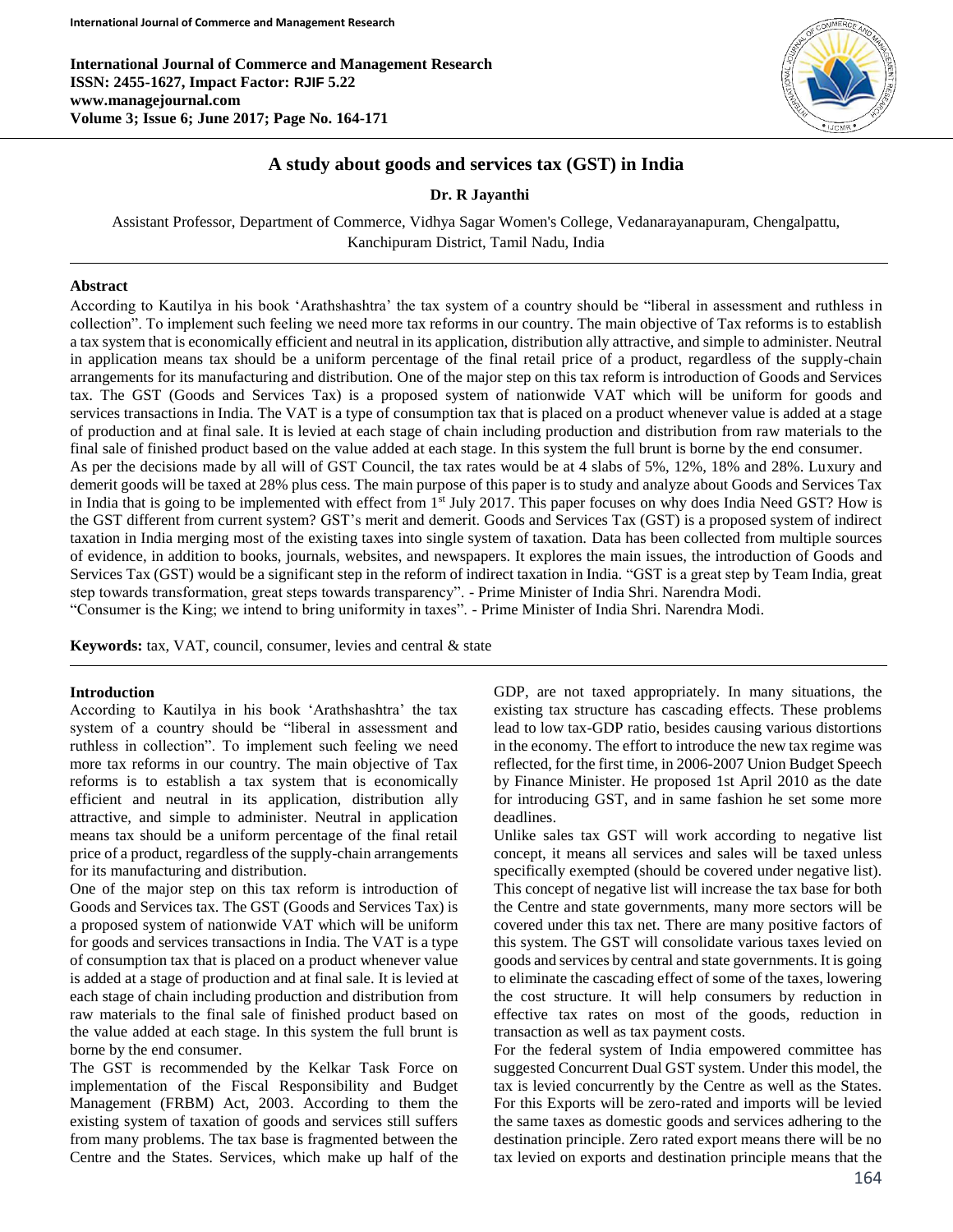tax be kept only by the state where the taxed product is being sold. But here some states have major concerns. As a state with high productivity and less consumption could suffer loss due to non-receipt of any tax on goods produced and sold to another state under GST regime because current 2% central sales tax (CST) will be abolished. But that problem can be solved by initial compensations. But still there is a lack of consensus regarding to this tax reform and also by the union government there are no dates, no rates, no list of exempt items. Introduction of an integrated Goods and Services Tax (GST) to replace the existing multiple tax structures of Centre and State taxes is not only desirable but imperative in the emerging economic environment. Introducing GST will do more than simply redistribute the tax burden from one sector or group in the economy to another. This will reduce the overall indirect taxation and by this it will decrease the overall tax burden and it will bring about a macroeconomic dividend. It will remove the many distortionary features of the present sales tax system. There are many studies which shows if this system is implemented it will increase the GDP growth with 50 basis points. A report of National council of Applied Economic Research has estimated an increase of. 9 to 1.7 percent in economic growth with the implementation of GST. According to this study export will also increase. From last three years' tax to GDP ratio is reducing and fiscal deficit is increasing, at this point of time we need this type of tax reform urgently. We hope soon we will see consensus in implementing this system and smooth passage of Amendment bill which is required for its activation.

## **Objective of the Study**

The objective of the present study is to review the following:

- 1) Goods and Services Tax in India that is going to be implemented with effect from 1<sup>st</sup> July 2017.
- 2) Why does India Need GST?
- 3) How is the GST different from current system?
- 4) Benefits of GST.
- 5) Challenges threatening GST rollout/ Demerits of GST.
- 6) GST: Global Scenario and Global Perspective.

## **Research Methodology**

The study has been done mainly on the basis of secondary data and information available from books and published works and reports.

## **Historical Background of GST (Goods and Services Tax)**

History of GST, Historical Background of GST (Goods and Services Tax). GST History in India, France is the first country in the world, which has implemented GST in 1954. In India Finance Ministry has placed 122<sup>nd</sup> Constitution Amendment Bill in Lok Sabha in 19<sup>th</sup> December, 2014. The Government of India has appointed various committees, task force to give their views to introduce a vibrant and modern Indirect Tax Structure in India, some of views are;

- 1. Amaresh Baghchi Report, 1994 suggests that the introduction of "Value Added Tax (VAT) 'will act as root for implementation of Goods and Services Tax in India
- 2. Ashim Dasgupta, 2000 empowered committee, which introduces VAT System in 2005, which has replaced old age taxation system in India.
- 3. Vijay Kelkar Task Force 2004, it strongly recommended that the integration of indirect taxes into the form of GST

in India.

- 4. Announcement of GST to be implemented by  $1<sup>st</sup>$  April, 2010 after successfully implementation of VAT system in India and suggestion of various committees and task forces on GST, the Union Government first time in Union Budget 2006-07 announced that the GST would be applicable from 1 st April, 2010.
- 5. The government has formed various Joint Working Groups of state finance ministers to study the impact of GST on the revenue of various States.
- 6. The empowered committees of State Finance Ministers after various meetings reached on amicable formula for implementation of GST in India.
- 7. Task force of Finance Ministers has submitted their report in December, 2009 on structure of GST in India.
- 8. Government of India has issued first discussion paper in November, 2009.
- 9. Constitution (115<sup>th</sup> Amendment) Bill introduced on 22<sup>nd</sup> March, 2011 and same was referred to Parliamentary Standing Committee on Finance for discussion.
- 10. Finance Minister in his speech announced that the GST will be rolled out by April, 2011.
- 11. Constitution  $(122<sup>nd</sup>$  Amendment) Bill introduced in the Parliament in December, 2014; since 115<sup>th</sup> Amendment Bill has been lapsed due completion of parliamentary terms. The Government of India has introduced Constitution (122<sup>nd</sup> Amendment) Bill on 19<sup>th</sup> December, 2014 the Lok Sabha has passed the bill on  $6<sup>th</sup>$  May, 2015 but Bill is pending in Rajya Sabha.
- 12. GST Bill Passed in Rajya Sabha on 3rd August 2016 (03- 08-2016)
- 13. When GST is Applicable Modi Government Want to applicable GST Bill from 1st July 2017, Due to Some Legal Problems GST Bill is not applicable before 1st July 2017.

## **Tax Structure in India**

- **Direct Tax:** e.g.: Income Tax, Corporate Tax, and Wealth Tax
- **Indirect Tax:** e.g.: Excise duty, custom duty, Service Tax, Octrai Tax, and VAT.

## **Method of Taxation**

- **Progressive Tax:** Increasing rate of tax for Increasing Value or Volume.
- **Regressive Tax:** Decreasing rate tax for Increasing Value or Volume
- **Proportional Tax:** Fixed rate of tax for every level of income or production

Goods and Services Tax (GST) is a proposed system of indirect taxation in India merging most of the existing taxes into single system of taxation.

"Goods and Services Tax" would be a comprehensive indirect tax on manufacture, sale and consumption of goods and services throughout India, to replace taxes levied by the central and state governments. Goods and Services Tax would be levied and collected at each stage of sale or purchase of goods or services based on the input tax credit method. This method allows GST-registered businesses to claim tax credit to the value of GST they paid on purchase of goods or services as part of their normal commercial activity. Taxable goods and services are not distinguished from one another and are taxed at a single rate in a supply chain till the goods or services reach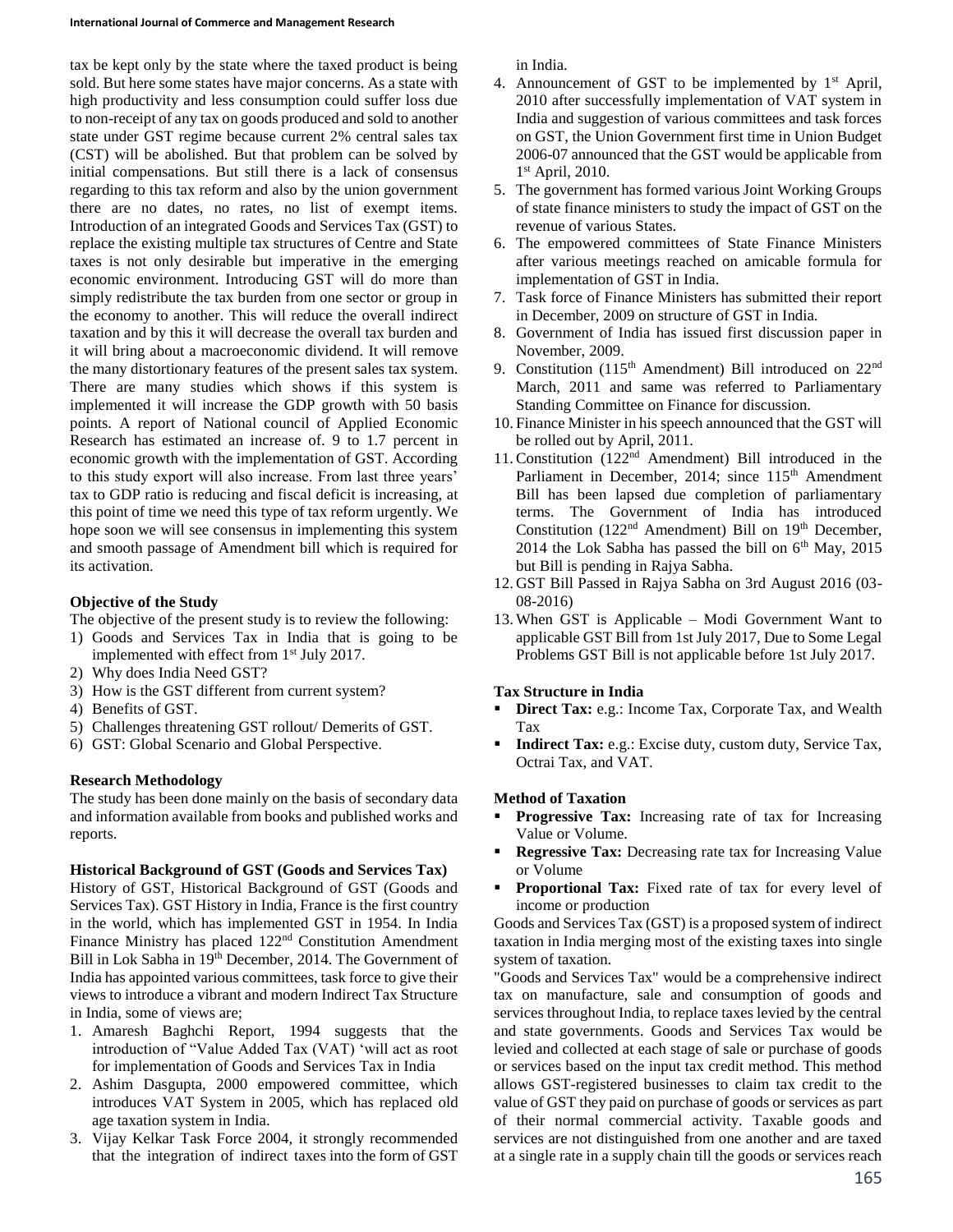the consumer. Administrative responsibility would generally rest with a single authority to levy tax on goods and services. Exports would be zero-rated and imports would be levied the same taxes as domestic goods and services adhering to the destination principle.

The introduction of Goods and Services Tax (GST) would be a significant step in the reform of indirect taxation in India. Amalgamating several Central and State taxes into a single tax would mitigate cascading or double taxation, facilitating a common national market. The simplicity of the tax should lead to easier administration and enforcement. From the consumer point of view, the biggest advantage would be in terms of a reduction in the overall tax burden on goods, which is currently estimated at 25%-30%, free movement of goods from one state

to another without stopping at state borders for hours for payment of state tax or entry tax and reduction in paperwork to a large extent.

What changes there would be if India launches GST- "The tax rate under GST may be nominal or zero rated for the time being. It has been proposed to insulate the revenues of the States from the impact of GST, with the expectation that in due course, GST will be levied on petroleum and petroleum products." The central government has assured states of compensation for any revenue losses incurred by them from the date of introduction of GST for a period of five years.

As India is a federal republic GST would be implemented concurrently by the central government and by state governments.



## **Current Indirect Tax Regime in India**

## **GST is seen as a solution to the above problems.**

GST shall subsume the following taxes in the times to come once the law is in force

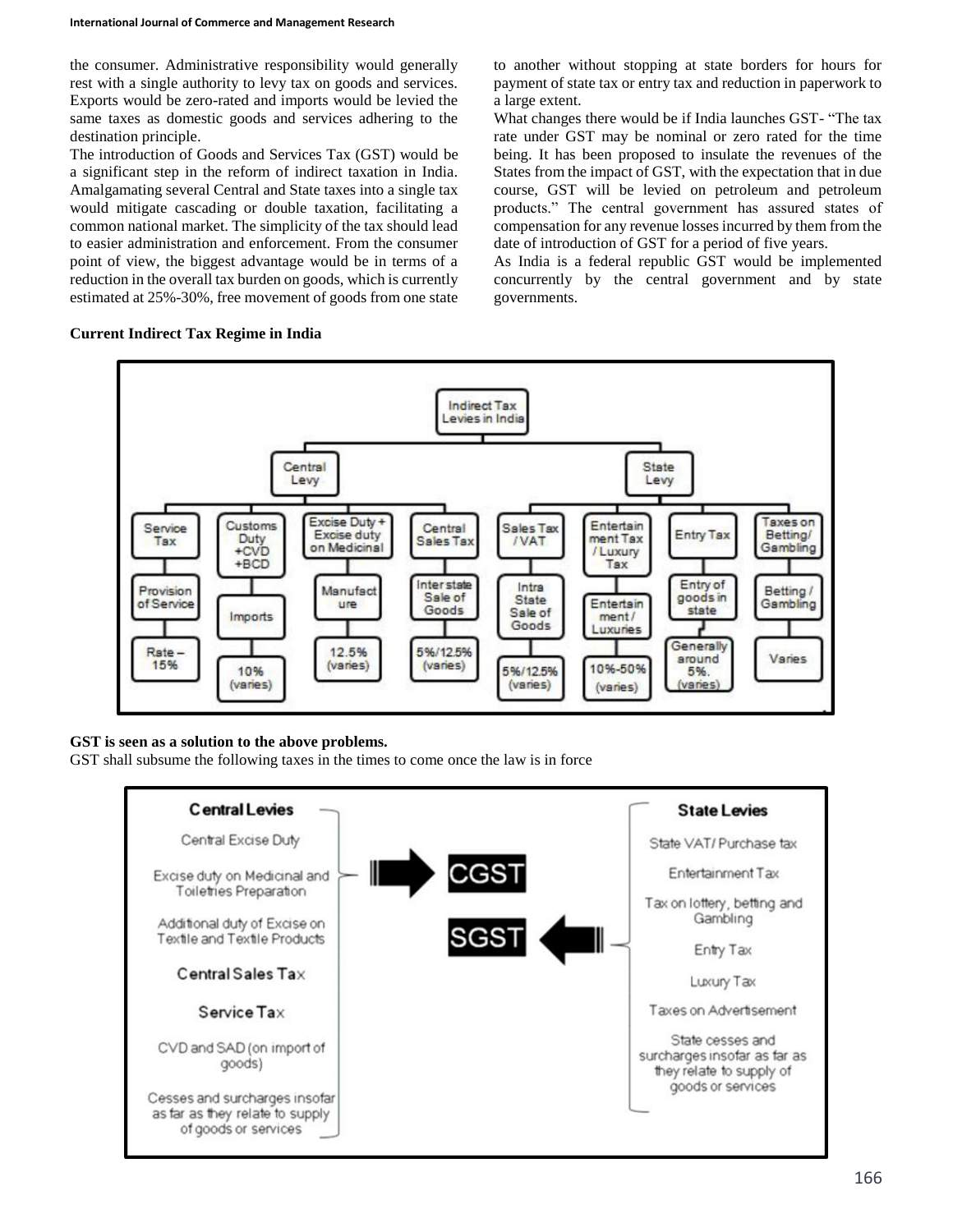## **The proposed GST regime shall have the following features**

It shall be a destination based taxation It shall have a Dual Administration – Centre and state State wise determination of taxable person – no more centralized registration Seamless credit amongst goods and services

## **How is the GST different from current system?**

# **Why does India Need GST?**

- GST is being introduced majorly due to 2 reason
	- a) The current indirect tax structure is full of uncertainties due to multiple rates.
	- b) Due to multiple rates there are multiple forms.
- GST the tax complexity in the prevailing tax regime.

|                              | Current                                                                                                                                    | <b>GST</b>                                                                                                                       |
|------------------------------|--------------------------------------------------------------------------------------------------------------------------------------------|----------------------------------------------------------------------------------------------------------------------------------|
| Nature of<br>Regime          | A Combination of value added tax (VAT) which is a<br>destination-based tax and origin-based taxes such as excise<br>duties etc.            | Tax incidence at the point of sale                                                                                               |
| Tax Base                     | Goods & Services are taxed separately, subject to some<br>exemptions.                                                                      | Comprehensive base of goods $\&$ services included.                                                                              |
| Multiplicity of<br>tax rates | Multiple tax rates                                                                                                                         | Single tax rate                                                                                                                  |
| Tax Cascading                | Incomplete set off mechanism for tax paid in the supply<br>chain (e.g. no set off available for VAT against service tax<br>or excise duty) | Complete set-off should be available in the entire chain<br>of production and distribution to eliminate tax cascading<br>effect. |

## **Benefits of GST**

# **i) To Traders**

- Reduction in multiplicity of taxes
- **Mitigation of cascading/ double taxation**
- More efficient neutralization of taxes especially for exports
- **•** Development of common national market
- Simpler tax regime
	- $\triangleright$  Fewer rates and exemptions
	- $\triangleright$  Distinction between Goods & Services no longer required

# **ii) To Consumers**

- **Simpler Tax system**
- Reduction in prices of goods  $&$  services due to elimination of cascading
- Uniform prices throughout the country
- **Transparency in taxation system**
- Increase in employment opportunities

# **GST: Global Scenario**

- More than 140 countries have already introduced GST/National VAT.
- **France was the first country to introduce GST system in** 1954.
- Typically, it is a single rate system but two/three rate systems are also prevalent. Canada and Brazil alone have a dual VAT.
- Standard GST rate in most countries ranges between 15- 20%.
- **Australia:** Gst In Australia Was Introuced In The Year 2000 By Howard Government Replacing The Previous Federal Tax System
- **Germany:** It Was Introduced On Its Outset As Vat @ 10% And Later Given The Name.
- **New Zealand: Gst** Was Introduced In The Year 1986 And The Tax Regime Saw A Dramatic Change

# **GST: Global Perspective**

- GST has been a part of the tax landscape in Europe for the past 50 years.
- GST is fast becoming the preferred form of indirect tax in the Asia-pacific region.
- While countries such as Singapore and New Zealand tax virtually everything at a single rate, Indonesia has five positive rates, a zero rate and over 30 categories of exemptions.
- In china, GST applies only to goods and the provision of repairs, replacement and processing services.
- It is only recoverable on goods used in the production process, and gst on fixed assets is not recoverable.
- There is a separate business tax in the form of vat.
- Goods and services tax in brazil
	- $\triangleright$  Brazil was the first country to adopt GST system.
	- $\triangleright$  Brazil has adopted a dual GST where the tax is levied by both the central and the provincial governments.
	- $\triangleright$  GST rate is 20 %.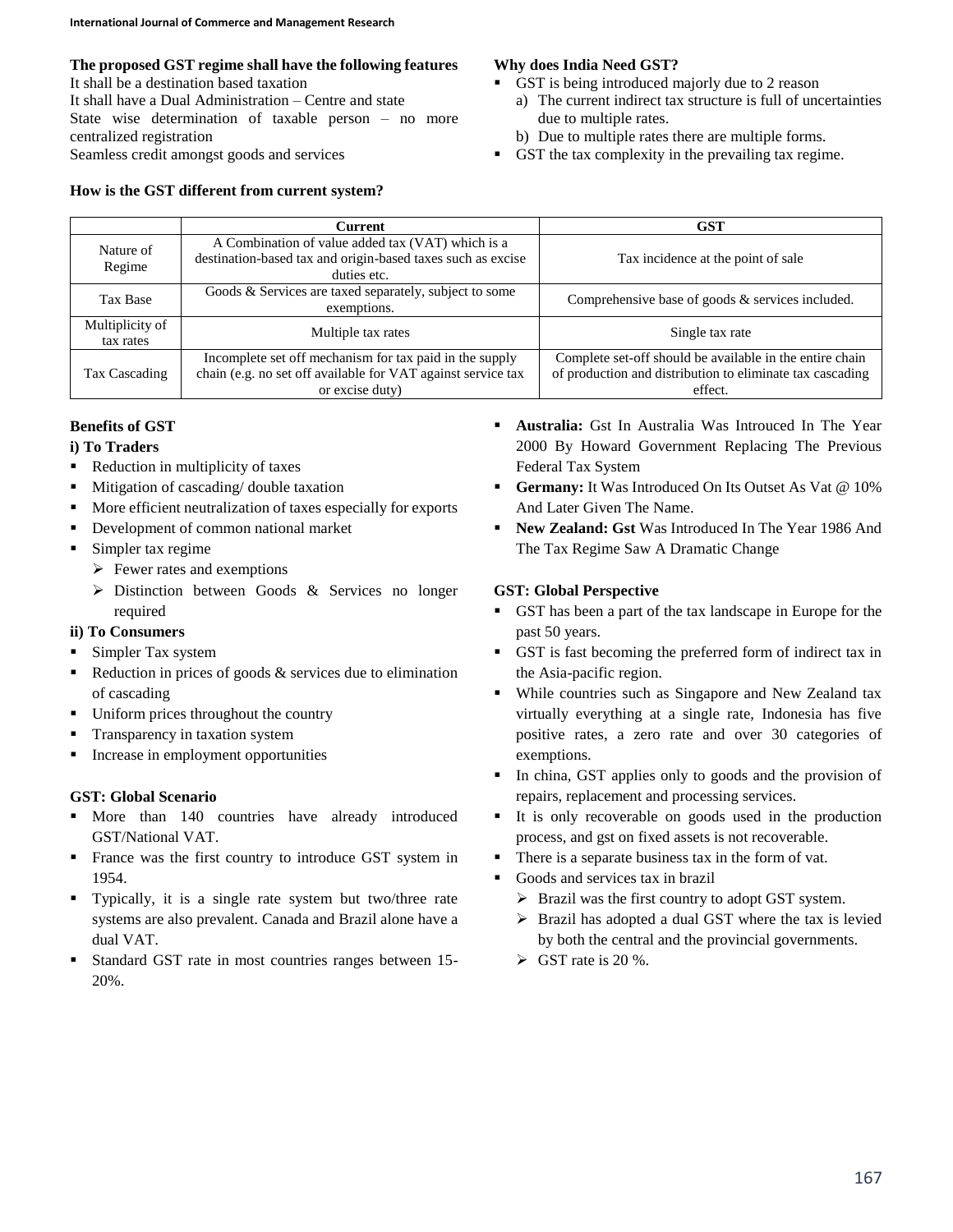| <b>S. No.</b>    | Country      | Rate $(%)$ |
|------------------|--------------|------------|
| $\mathbf{1}$ .   | Australia    | 10         |
| $\overline{2}$ . | Austria      | 20         |
| 3.               | Canada       | 7          |
| 4.               | China        | 17         |
| 5.               | Denmark      | 25         |
| 6.               | Finland      | 22         |
| 7.               | France       | 19.6       |
| 8.               | Germany      | 16         |
| 9.               | Indonesia    | 10         |
| 10.              | Italy        | 20         |
| 11.              | Japan        | 5          |
| 12.              | Malaysia     | 5          |
| 13.              | Mexico       | 15         |
| 14.              | New Zealand  | 12.5       |
| 15.              | Philippines  | 10         |
| 16.              | Russia       | 18         |
| 17.              | Singapore    | 7          |
| 18.              | South Africa | 14         |
| 19.              | Sweden       | 25         |
| 20.              | Taiwan       | 5          |
| 21.              | U.K.         | 17.5       |

**Goods and Services Tax (GST) effective from 1st July 2017** The GST Council finalised tax rates of goods and services under the four-slab structure with essential items of daily use being kept in the lowest bracket of 5 percent.

The Council, headed by Union Finance Minister Arun Jaitley and comprising representatives of all states, also approved rules for the Goods and Services Tax (GST) regime that is scheduled to kick in from July 1.

The Council fixed the rates for over 1200 items under the Goods and Services tax, amid demand by some states to keep essential items under the lower tax category.

Under the new tax regime, rates will range from 5 to 28 percent, with 12 percent and 18 percent being the standard rates. Only 19 percent of goods will be taxed above 18 percent while 81 percent of items will fall under below 18 percent GST rate slabs.

Cereals and milk will be exempted from tax. While sugar, tea, coffee and edible oil will be taxed at a rate of 5 percent. Coal will be taxed at 5 percent along with a levy of Rs 400 per tonne. Hair oil, soap, tooth paste will attract 18 percent GST.

Taxes on entertainment, cable and DTH services will come down under GST which is scheduled to be rolled out on July 1. The taxes on these services will come down as taxes on entertainment and amusements have been subsumed under GST except to the extent of taxes on entertainment and amusements levied by a panchayat or a municipality. The rate of GST approved by the GST Council on services by way of admission to entertainment events or cinematography films in cinema theatres is 28 per cent. However, the entertainment tax rates in respect of exhibition of cinematography films in theaters/cinema halls, currently levied by states are as high as

100 per cent in some of the states. The rate of entertainment tax on cable TV and DTH levied by states is in the range of 10-30 per cent in many states. Apart from this, service tax is also leviable at the rate of 15 per cent. "As against this, the rate of GST approved by GST Council on these services is 18 percent". The rate of GST approved by the GST Council on access to circus, theatre, Indian classical dance including folk dance and drama is 18 per cent ad valorem. Further, the council has approved an exemption up to a consideration for admission of Rs 250 per person. "These services currently attract entertainment tax levied by the states".

Telecoms and financial services will be taxed at a standard rate of 18 per cent, up from the earlier tax rate of 15 per cent.

While transport services (railways and air travel) will be taxed at 5 per cent, travelling in metro, local train, religious travel will be exempted from GST. Non-AC train travel will be exempted and the five per cent tax will be levied only on AC travel tickets.

Textile units fret over 18% GST, fear job cuts.

Economy class air travel will attract 5 per cent GST and business class travel will be taxed at 12 per cent, he added.

Five per cent GST to be levied on cab aggregators like Ola and Uber, down from the effective tax rate of 6 per cent that cab aggregators are paying currently.

Non-AC restaurants will charge 12 per cent GST on food bill and tax rate for AC restaurants and those with a liquor license will be 18 per cent, while 5-star hotels will charge 28 per cent GST. Restaurants with turnover of Rs. 50 lakh or below will go under the 5 per cent composition.

Entertainment tax will be merged with service tax under GST and a composite 28 per cent levy charged on cinema services (tickets) as well as gambling and betting on horses.

Hotels and lodges with per day tariffs of below Rs. 1,000 will be exempted from GST. Rate for hotels with tariff of Rs.1,000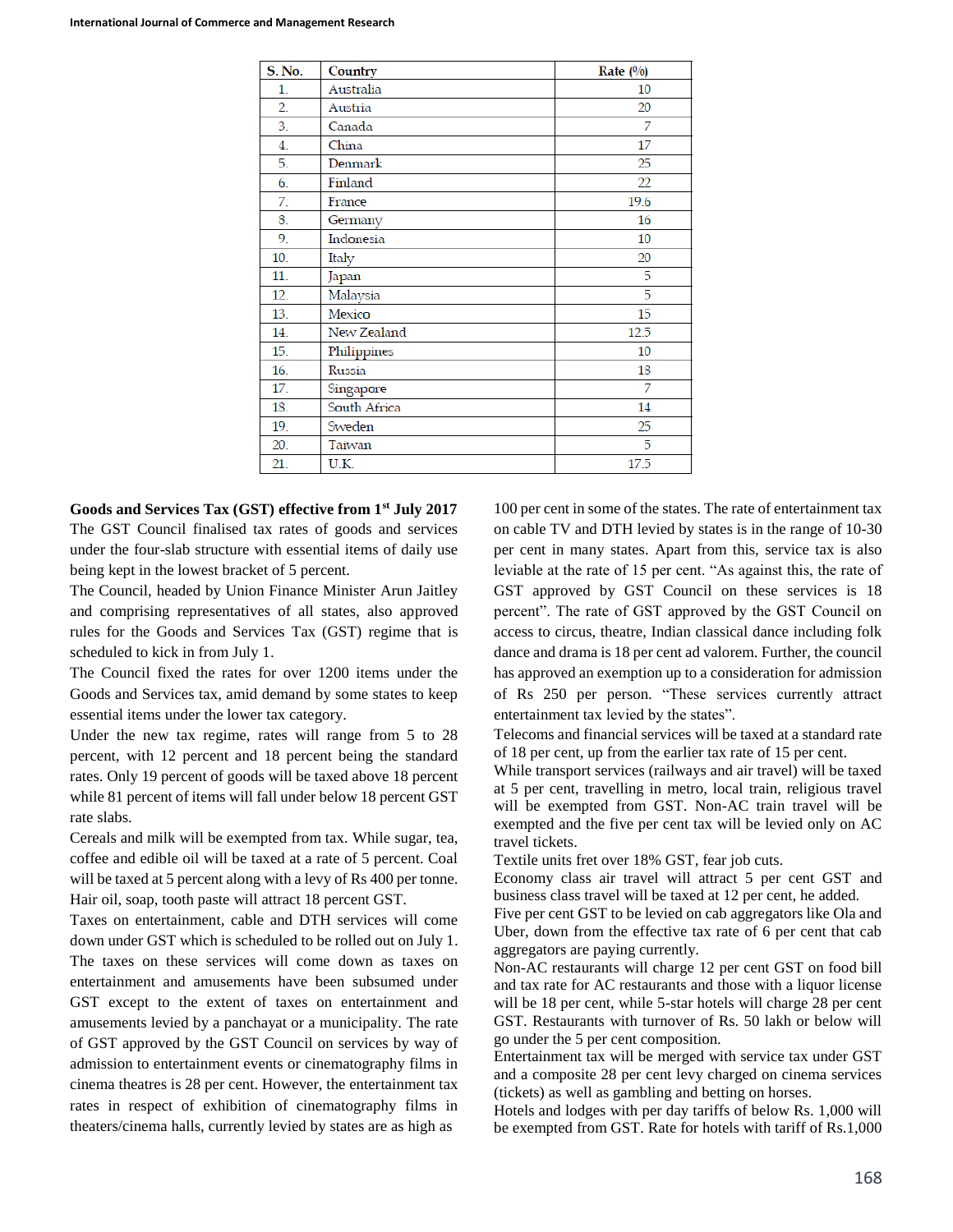to 2,000 per day will be 12 per cent, while those with tariff of Rs. 2,500 to Rs. 5,000 will be taxed at 18 per cent. GST for hotels with tariff above Rs. 5,000 will be 28 per cent.

The World Gold Council has said that the gold industry will witness a positive impact due to the higher tax rate in gold once the Goods and Services Tax is rolled out on 1<sup>st</sup>July 2017.

GST Council has been kind enough to provide a special 3% GST on gold and precious metals. GST Council reduced the applicable rate on making charges from 18% to just 5%.

Basic food items like cereals, eggs and meat will attract zero tax, while processed food items will be charged between 12 and 28 per cent.

E-commerce players like Flipkart, Snapdeal will have to deduct 1% TCS (tax collected at source) while making payments to suppliers. GST triggers another '80%' online sale for Flipkart, Amazon.

Walmart India has launched a GST toll-free helpline to enable its kiranas and other reseller member's transition smoothly into the new tax regime.

Consumer durables such as smart phones that are imported could see a temporary spike in prices as India transitions to the goods and services tax (GST) that's set to be rolled out from 1 stJuly.Those selling imported goods will need to claim deemed credit of 60% or 40% of the central GST paid, depending on the tax rate levied on the products.

The GST will be a national sales tax that will be levied on consumption of goods or use of services. It will replace 16 current levies — seven central taxes like excise duty and service tax and nine state taxes like VAT and entertainment tax — thereby creating India as one market with one tax rate.

With the GST, India will join select League of Nations with a goods and services tax.

France was the first country to implement the GST in 1954.Since then, Germany, Italy, the UK, South Korea, Japan, Canada and Australia have been among the over a dozen nations which have implemented the GST.

China implemented GST in 1994, while Russia did it in 1991. Saudi Arabia plans to do it in 2018.

The Reserve Bank called the GST a "game changer" and said given the cross-country experience and empirical evidence on efficiency gains from the Value Added Tax (VAT) in the Indian context, the implementation of this comprehensive indirect tax is likely to ensure higher tax buoyancy and an improvement in government finances over the medium term.

The GST is a destination-based single tax on the supply of goods and services from the manufacturer to the consumer and is one indirect tax for the entire country.

## **Challenges threatening GST rollout/ Demerits of GST**

- A small-scale manufacturing company with operations in only one state will have to file a minimum of 37 returns instead of the current 13 once the goods and services tax  $(GST)$  goes live from  $1$ <sup>st</sup>July, increasing work for industry, accountants and banks.
- With the deadline for the GST less than a month away, finance professionals, banks and industry seem unprepared for the challenges of implementing the one nation-one tax idea, work towards which began 13 years ago.
- "The entire ecosystem needs to be changed to accept GST".
- "Everything will now be online and will need to be updated regularly. A business will have to file 37 returns in a year

(three returns per month and one annual return) per state,". "If it does business from offices in more than one state, the number of returns will go up accordingly. A business with offices in three states will have to file 111 tax returns in a year."

- With the government announcing GST for four tax rates -- 5, 12, 18 and 28 per cent -- industry will face implementation challenges that include system upgrades, manpower training and understanding new taxes. Every transaction -- sale or purchase -- will now have to be recorded online to benefit from the tax paid earlier.
- While 24 states have passed state GST acts, seven have not - as yet. They are: Meghalaya, Punjab, Tamil Nadu, Kerala, Karnataka, Jammu and Kashmir and West Bengal.
- While the location of the supplier and the customer within the country is immaterial for the purpose of CGST, SGST would be charged only when the supplier and the customer are within the state.
- The wholesaler would be required to deposit the CGST into a central government account and the SGST into the account of the state government.
- Every invoice from buyers and sellers must be entered in the GST system correctly to ensure that benefits accrue down the chain.
- "We have a system today across a majority of small units where an accountant comes (in) once a month, makes vouchers and inputs details for taxes,". "That will have to end now because we are moving to an online, almost realtime system that will need a lot of manpower."
- India's industry and its banking system will have to change systems, train personnel and accept the extra workload for the new taxation system. The banking system has clearly said it is not yet ready. Industry is ambivalent.
- "Nearly 50 per cent of Indian businesses are not aware of the changes that GST will usher in,".
- Tally accounting software is widely used by Indian companies. The company is waiting for the GST rules to be finalised, so that it can roll out its GST software for Indian companies.
- The industrial sector, especially the services sector, is waiting for more clarity on tax rates, processes and the time frame for the systems to settle down.
- "What we still don't know is which tax slab we fall in,"
- "While it is good that the taxation system will be streamlined and we will not have to deal with multiple tax payments like excise, service tax and value added tax, we still don't know how much time it will take for everybody to be on board."

## **GST Council forms 18 groups to sort out industry worries**

The GST Council has set up 18 sectoral groups to interact with the sectors like telecom, banking and export and sort out their issues in a time-bound manner for a smooth transition to the new indirect tax regime.

These sectoral working groups consist of senior officers from the Centre and states and they will interact and examine representations received from trade and industry associations/ bodies of their respective sector.

Also, the groups will highlight specific issues for the smooth transition of the respective sector to the Goods and Services Tax (GST) regime and prepare sector-specific draft guidance.

"These 18 sectoral groups representing various sectors of the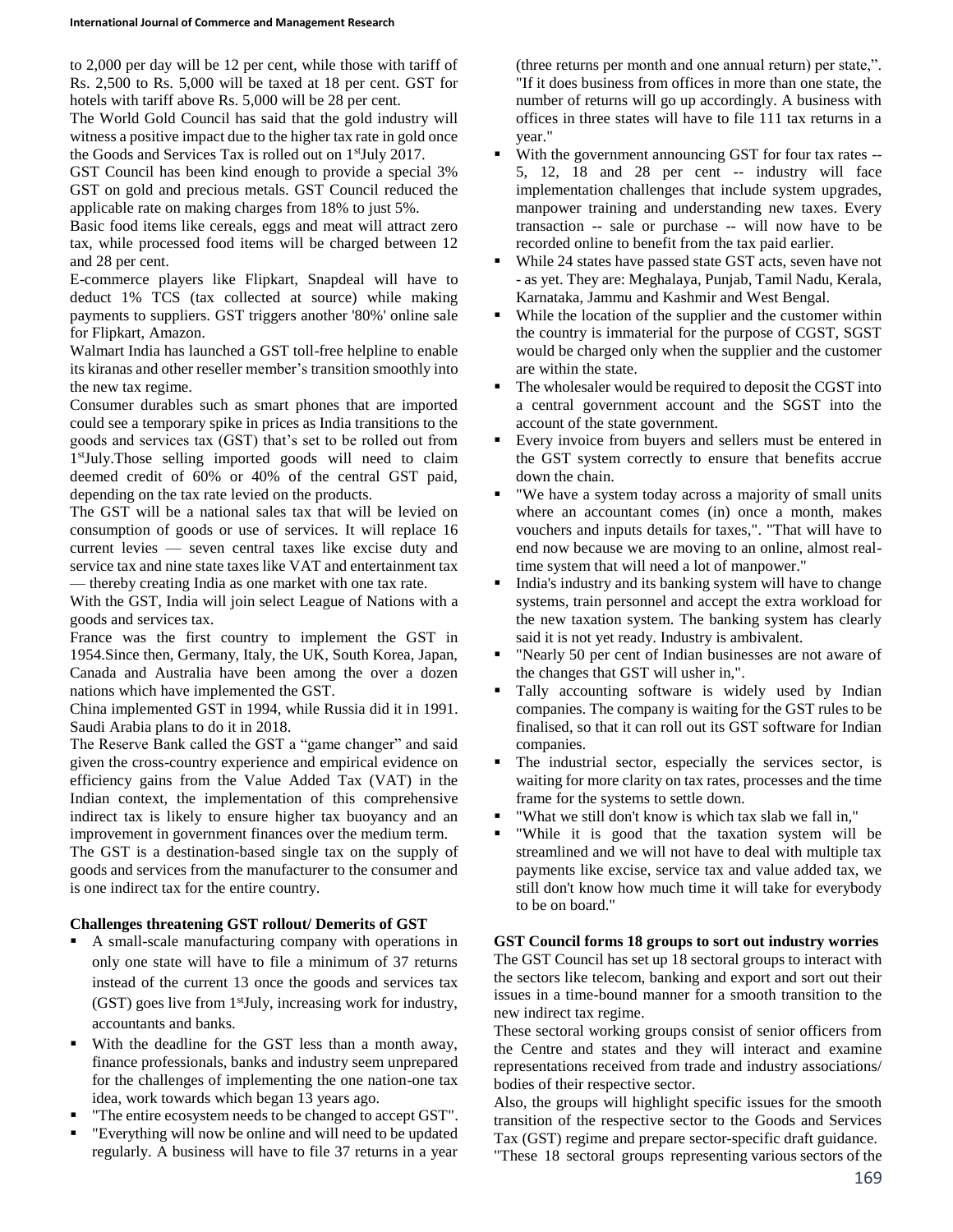economy and containing senior officers of the Centre and states are being set up to ensure smooth implementation of GST by timely responding to the issues and problems of their respective sectors,".

**GST Rates on Essential Goods for Common Man - A Detailed List**



- **Goods exempt from GST:** Unpacked food grains, gur, milk, eggs, curd, lassi, unpacked paneer, unbranded natural honey fresh, vegetables, unbranded atta, unbranded maida, unbranded besan, prasad, common salt, contraceptives, raw jute, raw silk
- **Services exempt from GST:** Health, education.
- **Goods attracting 5% GST:** Sugar, tea, roasted coffee beans, edible oils, skimmed milk powder, milk food for babies, packed paneer, cotton yarn, fabric, brooms of 'sarkanda' (saccharum bengalense), footwear up to Rs. 500, newsprint, PDS or public distribution system kerosene, domestic LPG, coal, solar photovoltaic cell & modules, cotton fibre, apparels up to Rs. 1,000.
- Besides, the government also mentioned few items each in the 5, 12, 18 and 28 per cent tax slabs.
- **12% GST:** Butter, ghee, mobile, cashew, almonds, sausages, fruit juice, packed coconut water, agarbatti (incense sticks), umbrella, apparels above Rs. 1,000.
- **18% GST:** Hair oil, soap, toothpaste, capital goods, industrial intermediaries, pasta, corn flakes, jams, soups, ice cream, toilet/facial tissues, iron/steel, fountain pen, computer, manmade fibres, footwear above Rs. 500.
- **28% GST:** Consumer durables, cement, chewing gum, custard powder, perfume, shampoo, make-up, fireworks and motorcycle

#### **Tax-Rate under the proposed GST**

As per the decisions made by all will of GST Council, the tax rates would be at 4 slabs of 5%, 12%, 18% and 28%. Luxury and demerit goods will be taxed at 28% plus cess.

#### **Conclusion**

 The GST Council has finalized a four-tier tax structure of 5%, 12%, 18% and 28% but has left room for the highest slab to be pegged at 40% with essential items of daily use

being kept in the lowest bracket of 5 percent. Under the new tax regime, rates will range from 5 to 28 percent, with 12 percent and 18 percent being the standard rates. Only 19 percent of goods will be taxed above 18 percent while 81 percent of items will fall under below 18 percent GST rate slabs.

- GST implementation as "a turning point" in the Indian economy. Creation of the one-nation, one-market and onetax system would greatly benefit the common man.
- A small-scale manufacturing company with operations in only one state will have to file a minimum of 37 returns instead of the current 13 once the goods and services tax (GST) goes live from 1st July, increasing work for industry, accountants and banks.
- "The entire ecosystem needs to be changed to accept GST,
- GST seeks to replace central taxes including central excise, service tax and cesses along with state taxes including value-added tax, purchase tax and entertainment tax by a single levy, thus creating a unified national market. Moreover, industry will be eligible for seamless input tax credit that should also drive down prices as tax embedding through imposition of tax on tax inflates the final price of a product.
- By slashing costs and boosting efficiency, GST will result in GDP growth getting a 1-2 percentage point lift.

"GST is a great step by Team India, great step towards transformation, great steps towards transparency". - Prime Minister of India Shri. Narendra Modi.

"Consumer is the King; we intend to bring uniformity in taxes". - Prime Minister of India Shri. Narendra Modi.

#### **Reference**

1. Goods and Services Tax (GST) In India –CA Pritam Mahure, 4 t h Edition, 30<sup>th</sup> November 2016